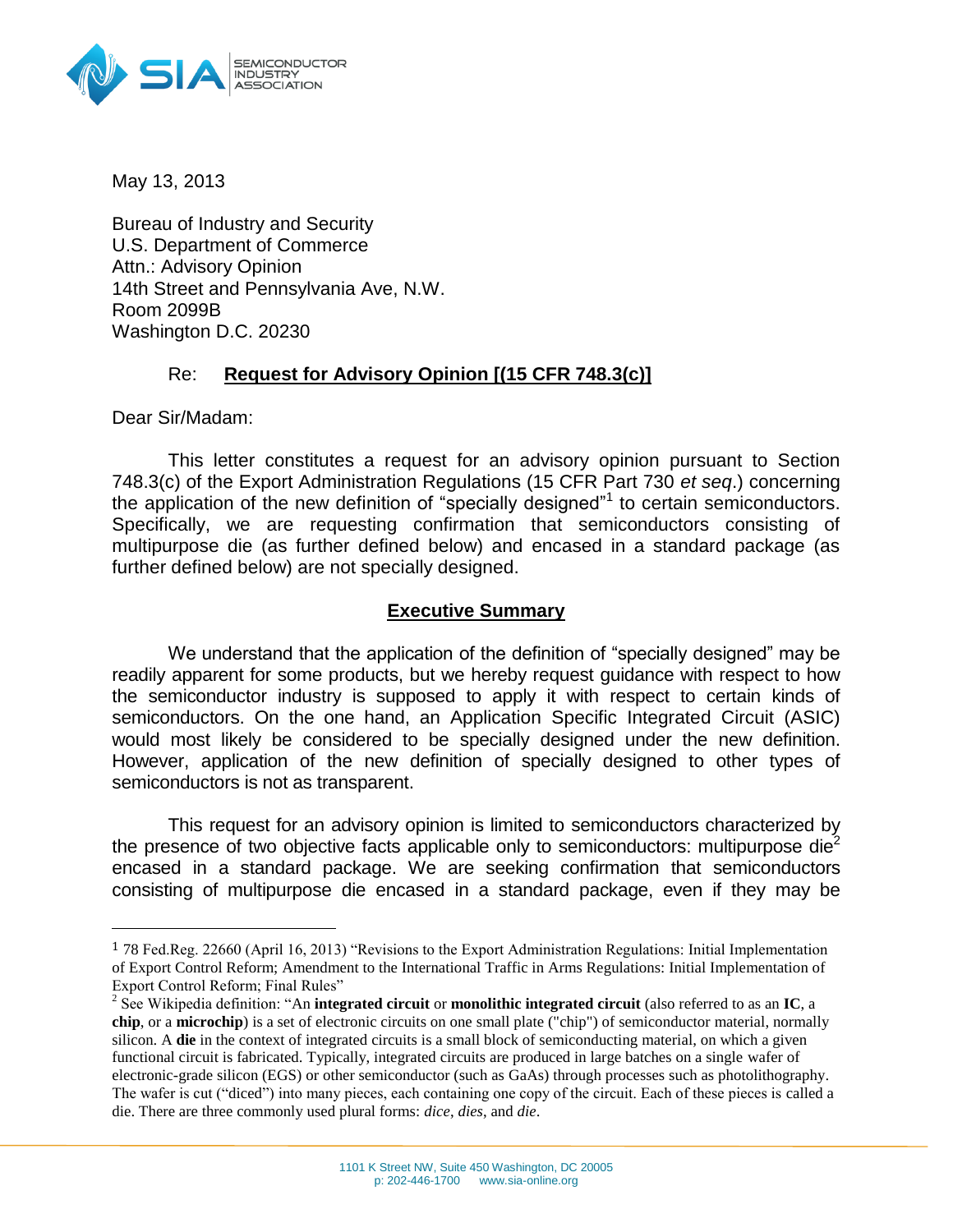

"caught" by the first part of the definition of "specially designed" in paragraph (a), are nevertheless excluded from the definition of "specially designed" through an interpretation of the paragraph (b) release provisions.

### **Essential Steps of Semiconductor Manufacturing**

Semiconductors are the foundation of modern electronics, including computers, telephones, televisions, and digital cameras. But they are also increasingly used in medical diagnostic equipment, automotive and industrial applications. Semiconductors are a critical enabler of a vast array of applications often performing the same or similar function in larger and varied systems. For example mobile phones and MRIs both require conversion of analog signals to digital outputs and many applications require some form of power management. While the basic function of the device may remain constant across applications the operating environment of the device may vary across end equipments. (See Exhibit D to the attached Whitepaper).

The semiconductor manufacturing process begins with a silicon wafer. The circuit elements (transistors, resistors, and capacitors) are built in layers on the silicon wafer to produce thousands of electronic devices at tiny sizes, which together function as integrated circuit, or semiconductor. After wafer fabrication is complete, a diamond saw cuts the wafer into individual die or chips which are sent on to be packaged. Once packaged, semiconductors are tested again to make sure they function properly. We have included more detailed information on semiconductor die fabrication and packaging in the Whitepaper on Semiconductor Die Fabrication and Packaging, included in Attachment A.

### **Multipurpose Die**

For purposes of this Advisory Opinion Request, we are using the term "multipurpose die" to mean die that can be used in multiple end applications, whether such applications are commercial, industrial, or military<sup>3</sup>.

 $\overline{a}$ 

<sup>&</sup>lt;sup>3</sup> In other words, the die is "dual use" or in "normal commercial use".

<sup>&</sup>quot;Dual Use" is defined in Section 772.1 of the EAR as:

*Items that have both commercial and military or proliferation applications. While this term is used informally to describe items that are subject to the EAR, purely commercial items are also subject to the EAR (see §734.2(a) of the EAR).*

See also 78 Fed.Reg. 22660 (April 16, 2013) at page 22688 which notes: *Central to the existing ITAR and EAR export control structures is the concept that an item is not ''specially designed'' for a controlled item if it was deliberately made for use in both controlled and uncontrolled applications, i.e., a ''dual-use'' item.*

For "normal commercial use" see 78 Fed. Reg. 22660 (April 16, 2013) at page 22688 regarding the (b)(3) exclusion to "specially designed":

*This paragraph basically adopts the concept in the note to USML Category VIII (the ''17(c) note'') and the carve outs in USML Categories XI(c) and XII(e) that preclude an electronic, fire control, or other part, component, accessory or attachment that was once specifically designed or modified for a defense article from being ITAR controlled if it has entered into ''normal commercial use.'' BIS does not want its catch-all*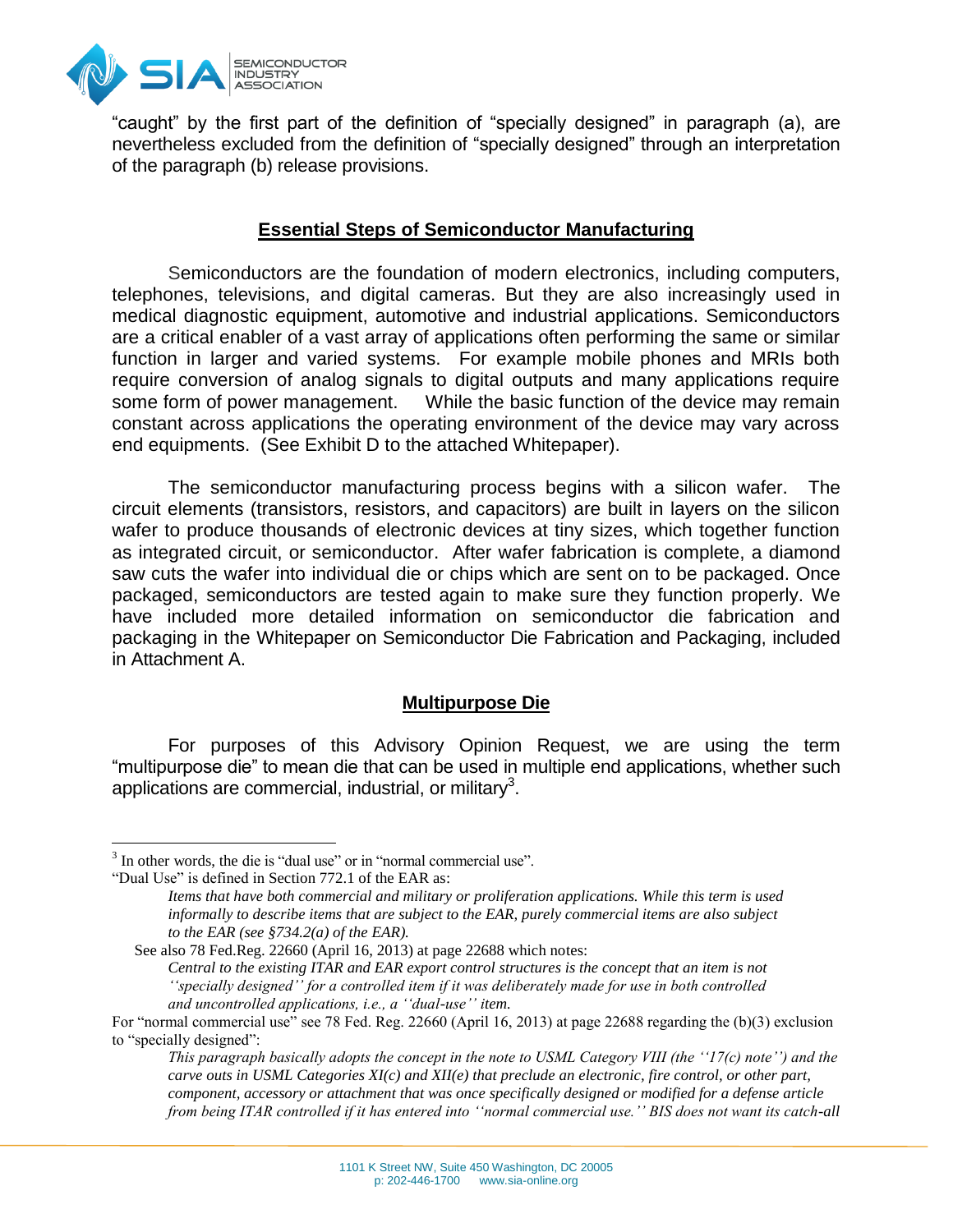

In this regard, a specific example of a multipurpose die would be die for an Analogto-Digital Converter  $(ADC)^4$ . The wafer and/or bare die for an ADC would be controlled under ECCNs 3A001.a.5, 3A991.c, or EAR99 depending on whether the die met or exceeded the parameters of these respective ECCNs<sup>5</sup>. The function of the ADC bare die is converting analog signals to digital signals, and it can be used in multiple end applications, such as cell phones and a number of other consumer goods, portable instrumentation, automotive, battery monitoring, and factory automation and process control end applications.

We are excluding from this request "application specific" die $6$ , e.g., for an ASIC, as well as die where the design of a multipurpose die has been *modified* specifically for a particular end application. Information on ASICs and modified die are included in the attached whitepaper.

By way of an example, a company could modify the design of a multipurpose die at the request of a specific customer for a space application so that the resulting semiconductor is more robust against Single Event Latchup ("SEL"). The die could be modified by increasing the distance between the n-resistor and n-well in order to decrease the lateral NPN bipolar gain, and the width of the p-well along with the PMOS source stripe can be increased in order to decrease resistance between the emitter and the base of the parasitic PNP. After this specific type of design modification is made for an end-user, a semiconductor would be better suited for use in satellites being manufactured by the end-user, for example.

The chart below summarizes the four possible combinations of die (multipurpose/"application specific") and packaging (standard/special):

|                 | Die                           |                                 |
|-----------------|-------------------------------|---------------------------------|
| Package         | <b>Multipurpose</b>           | "Application Specific"          |
| <b>Standard</b> | <b>Not Specially Designed</b> | Specially Designed <sup>7</sup> |
|                 |                               |                                 |

*provisions pertaining to parts, components, accessories, and attachments to be more restrictive than the comparable provisions in the USML.*

<sup>4</sup> An ADC converts analog signals into digital signals. While ADCs are used extensively in cell phones, they were not developed and designed to be used in a single end application, but for multiple end applications where there is a need to convert analog signals into digital signals. In the context of use in a cell phone, the digital/analog conversion circuitry enables the voice to be converted either from analog or to digital providing a digital format for the send path. The ADC also converts from digital to analog for the receive path.

5 See Note 1 to ECCN 3A001.a:

 $\overline{a}$ 

*Note 1***:** *The control status of wafers (finished or unfinished), in which the function has been determined, is to be evaluated against the parameters of 3A001.a.*

<sup>6</sup> By application specific die we mean either a new die that has been designed and developed or an existing die that has been modified for a specific purpose or end application.

 $<sup>7</sup>$  An example would be a quad CMOS differential line driver designed for applications requiring ultra-low power</sup> dissipation and high data rates. The commercial or multipurpose die used for this part was modified to be more robust against Single Event Latchup for a space application. However, the packaging used was the same as for the commercial part.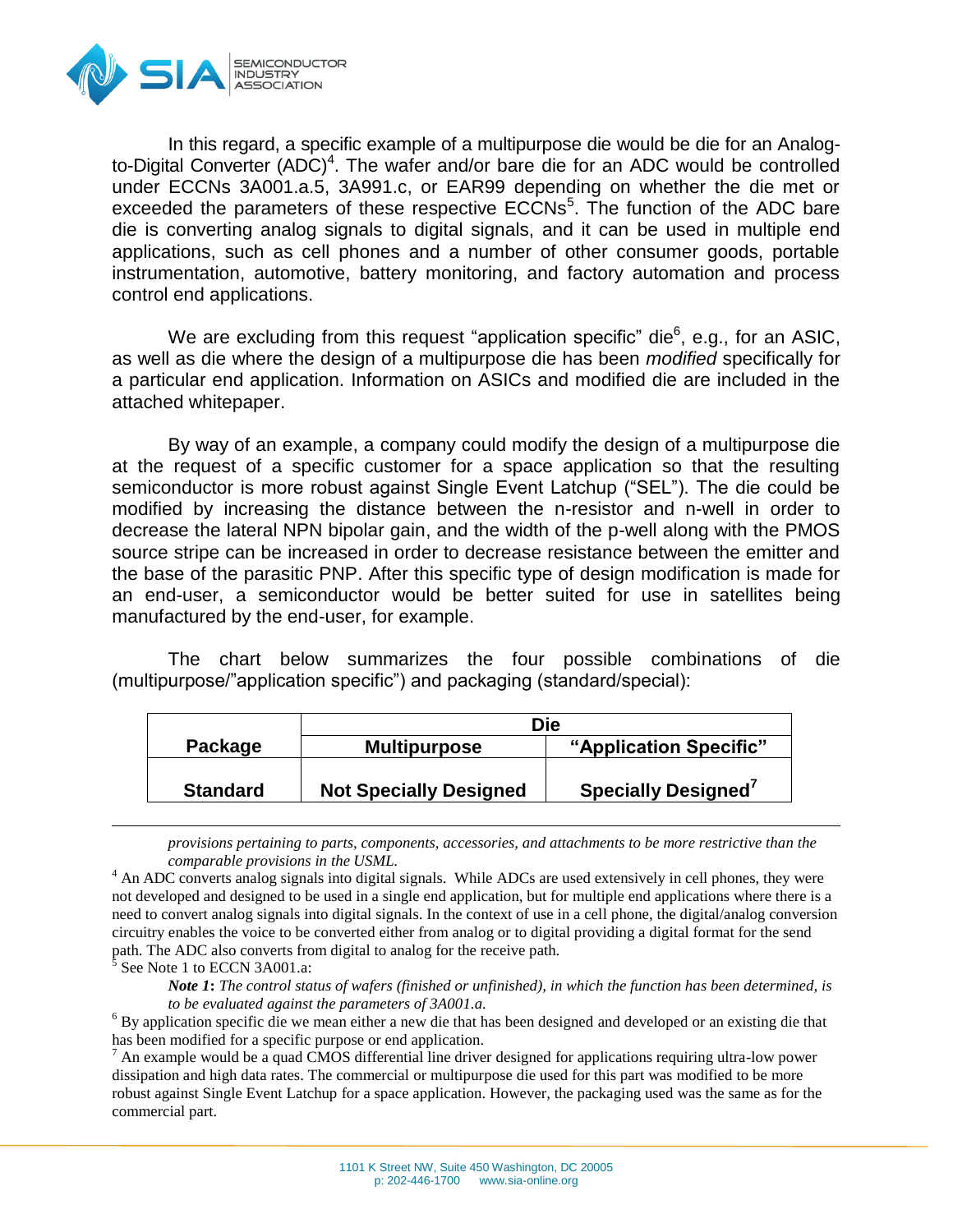

| Special <sup>8</sup> | <b>Specially Designed</b> <sup>9</sup> | Specially Designed <sup>10</sup> |
|----------------------|----------------------------------------|----------------------------------|

We recognize that for items that have undergone minor or insignificant modifications in form or fit or performance, BIS has established the CCATS process described in §748.3(e) of the EAR. Industry believes it will have to address any such minor or insignificant modifications, which are not addressed in this advisory opinion request, through that process.

#### **Standard Packaging**

For purposes of this Advisory Opinion Request we are using the term "standard packaging" to mean unmodified, commercial-off-the-shelf packaging. This type of packaging is widely available, sold in large volume and can be used in multiple applications, including commercial, industrial, and military end applications. These standard packages are often referred to as "open tool" packages. Additional information about packaging is included in the Attachment A Whitepaper.

The history surrounding the development of semiconductor packages supports the conclusion that none of the standard packages in use today were developed specifically for a military application, although the military was one of the primary purchasers of semiconductors in the 1960s. Furthermore, and regardless of the original development history of any specific type of standard package, such as a specific type of ceramic package, industry members believe that any such standard ceramic package offered by third party vendors, such as Kyocera and NTK, and distributors, such as Spectrum Semiconductor Materials Inc., which describes itself "as the leading distributor of off-the-shelf ceramic packages", have already "crossed over" into broad commercial application. The same statement is true for other standard packages, including metal cans and plastic packages.

### **Specially Designed**

According to preamble to the Initial Implementation of Export Control Reform Final, the rule will enhance national security by "(i) improving interoperability … (ii) *strengthening the US industrial base by, among other things, reducing incentives for foreign manufacturers to design out and avoid U.S.-origin content and services, and (iii) allowing export control officials to focus government resources on transactions that pose the*

 $\overline{a}$ 

<sup>&</sup>lt;sup>8</sup> Other terms for such packaging could include: non-standard or custom.

<sup>&</sup>lt;sup>9</sup> An example is a standard die used in a custom package for a down hole drilling application. There were weight and size limitations imposed by the customer for this specific end application and the "special" package was created to meet those limitations as evidenced by the package's unique aspect ratio and a tighter lead pitch.

 $10$  An example is the C7 DSP which was designed for a specific customer for use in a classified military program. The C7 DSP die was developed for the customer's end application and the packaging used was also modified for the C7 DSP die.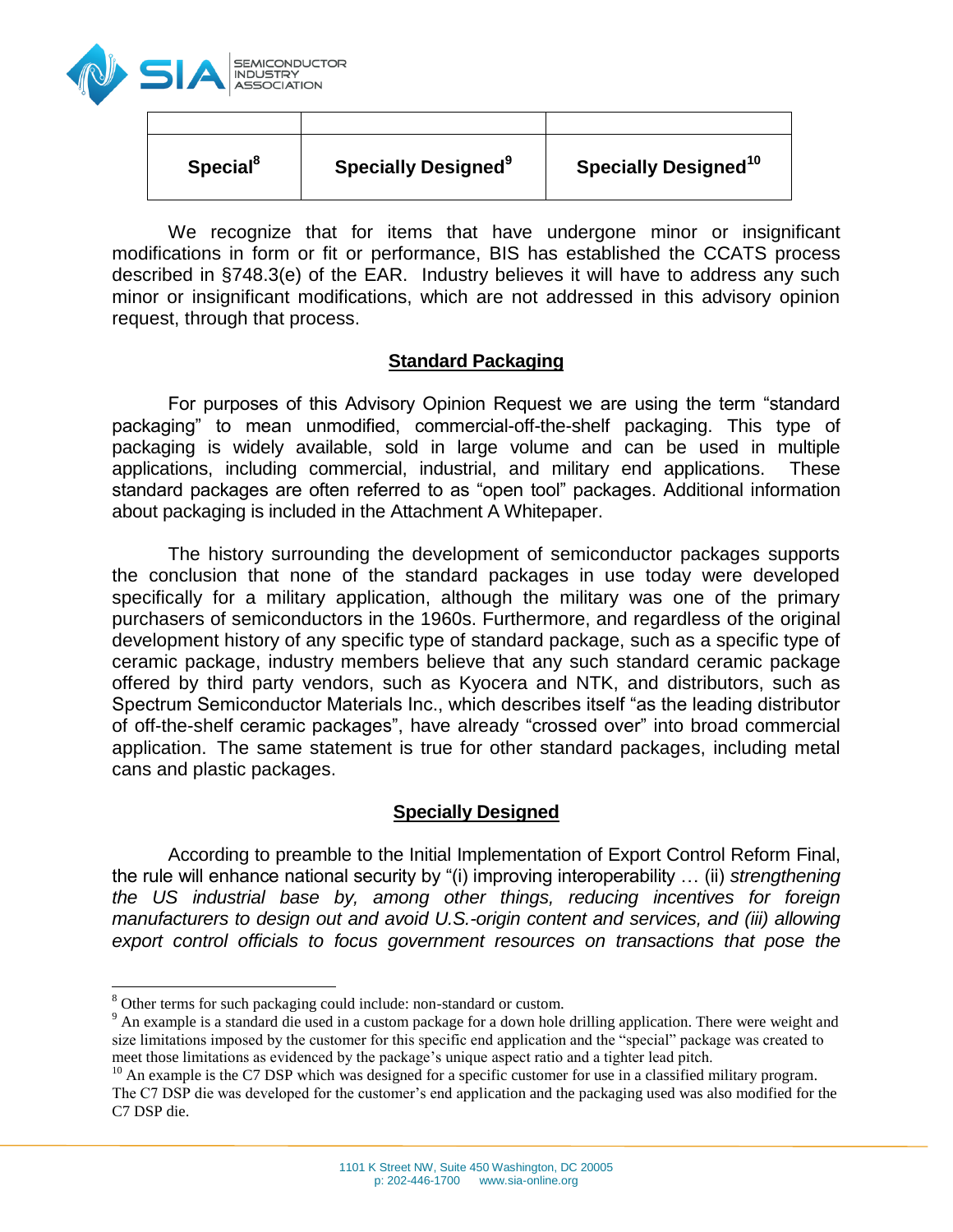

*greatest concern."<sup>11</sup>* These overarching objectives should inform the interpretation of the new definition of specially designed with respect to certain semiconductors. An interpretation which excludes semiconductors consisting of multipurpose die encased in a standard package is consistent with these objectives.

The definition of "specially designed" is found in Section 772.1 of the EAR. It includes a "catch" provision in subparagraph (a) and "release" provisions in subparagraph (b).

BIS describes the catch as broad and robust<sup>12</sup>. It goes on to say however that, "[I]f paragraph (a) overreaches in certain cases, that can be tolerated to some degree but as much as possible paragraph (b) of the definition tries to *release* those 'parts,' 'components,' 'accessories,' 'attachments,' and 'software' that do not warrant being treated as 'specially designed'."<sup>13</sup> We submit that semiconductors consisting of multipurpose die encased in a standard package may be caught in the overreach, but they are released by the provisions of subparagraph (b), and therefore are not "specially designed", for the reasons described below. Importantly, the industry wishes to emphasize that this interpretation would be expressly limited to semiconductors, and would be based solely upon the presence or existence of two objective facts. Semiconductors consisting of multipurpose die encased in a standard package, collectively, are produced in the hundreds of millions, and the standard packaging used to encase these die are available all over the world. Combining these items together can be done, and is being done, in China, Philippines, Thailand and elsewhere. Furthermore, in many cases the packaging activities are being undertaken not just by the companies that produce the wafers and the bare die, but by a number of third party vendors, such as Amkor, Hana, and STATS-ChipPac. These "IC packaging foundries" offer packaging services to both semiconductor companies and to certain of their customers who purchase bare die. Certain of these "IC packaging foundries", such as Amkor, also offer to their customers various types of packages that may be used to encase bare die.

We submit that semiconductors consisting of multipurpose die encased in a standard package should be excluded under the production exclusion in (b)(3).

### **Application of Subparagraph (b) (3) "Production Exclusion" to Semiconductors Consisting of Multipurpose Die Encased in a Standard Package**

The "release" provision of (b) (3) includes the following criteria: function, performance capabilities, and form and  $fit^{14}$ . We believe that semiconductors

<sup>12</sup> Id. at 22683:

The *catch-and-release* construct must be robust enough to capture all items that may warrant being controlled as ''specially designed.'' In order to protect U.S. national security interests, the paragraph (a) *catch* must be broad in scope.

 $^{13}$  Id.

 $\overline{a}$ 

 $14$  Section 772.1, Specially Designed (b)(3):

(b) A "part," "component," "accessory," "attachment," or "software" that would be *controlled* by paragraph (a) is not "specially designed" if it:

 $11$  78 Fed.Reg. 22660 at 22661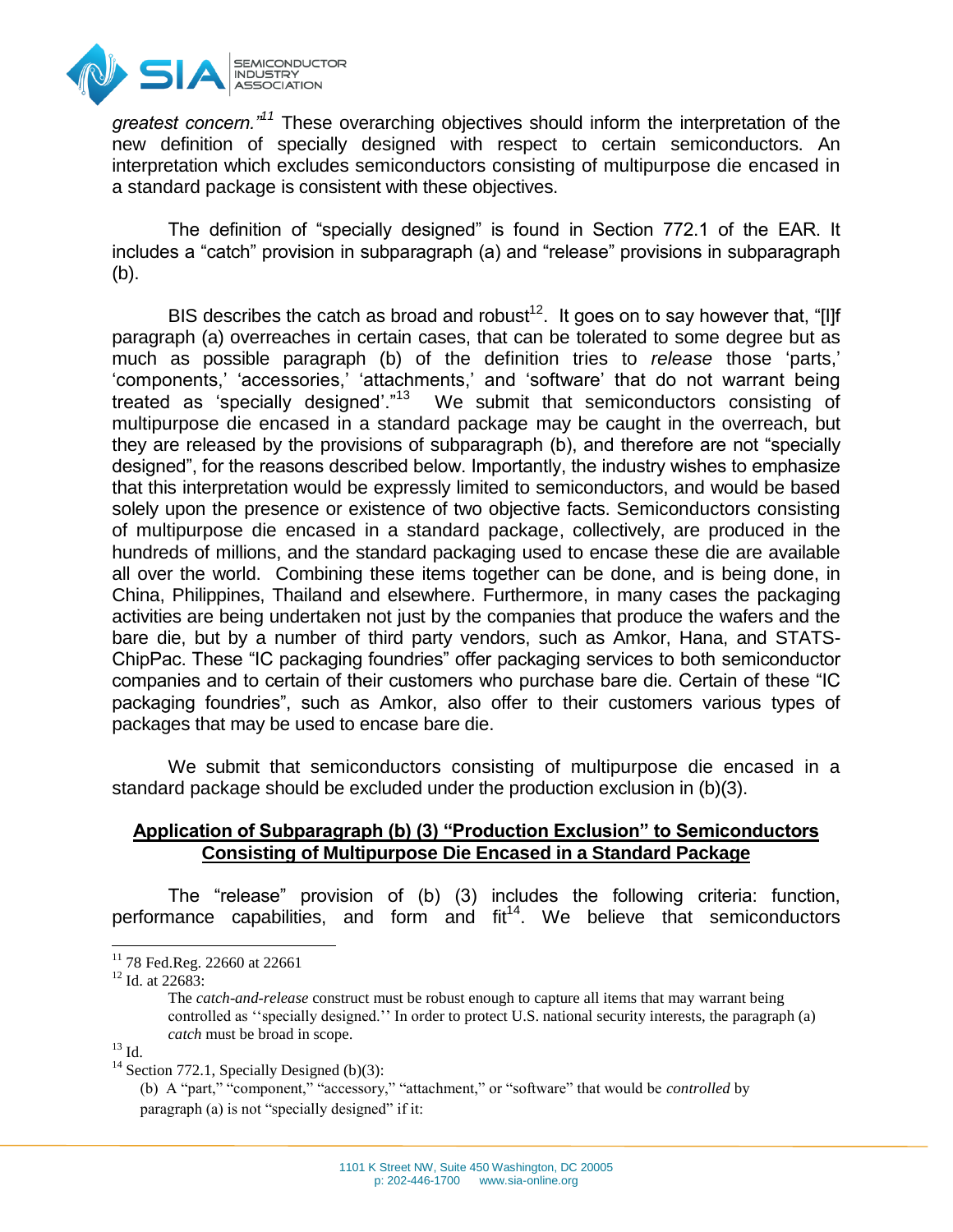

manufactured using multipurpose die encased in a standard package are not "specially designed", for the following reasons, among others:

# *Function<sup>15</sup>*

The function of the semiconductor device is determined by the die. A multipurpose die, such as a memory chip, for example, has the same function, i.e., memory, whether it is used in commercial, industrial, military, or other applications. We note that the function of the die is not changed by encasing it in a standard package, irrespective of the package material used or the customer's end application for the part. An IC is put in a package to protect the die and fragile connections from damage that may be caused by the external environment and to hold the contact pins or leads. The function of a standard package is the same irrespective of the type of die encased therein or the customer's end application.

# *Performance Capabilities<sup>16</sup>*

A package can impact the performance capabilities of a semiconductor. However, the performance capability of a standard ceramic package is the same no matter what die is encased in that standard package. The same is true for plastic and metal packaging; the performance of the package is the same, no matter what kind of die is encased in that package.

Packaging can also allow a device to operate at high temperatures. We note that the ability to operate at higher temperatures is not specific to a military or space application, nor does operation at a higher temperature mean that the semiconductor is always subject to a higher level of control<sup>17</sup>.

# *Same or 'equivalent'<sup>18</sup> form<sup>19</sup> and fit<sup>20</sup>…"*

Importantly, the form and fit of the multipurpose die has not been modified regardless of the type of package in which the die may be encased. In other words, the

- (3) Has the same function, performance capabilities, and the same or 'equivalent' form and fit, as a commodity or software used in or with an item that:
	- (i) Is or was in "production" (*i.e.*, not in "development"); *and*
	- (ii) Is either not 'enumerated' on the CCL or USML, or is described in an ECCN controlled only for Anti-Terrorism (AT) reasons;

<sup>15</sup> **Note 3 to paragraph (b)(3):** The 'function' of the item is the action or actions it is designed to perform.

<sup>16</sup> Note 3 to paragraph (b)(3): 'Performance capability' is the measure of a commodity's effectiveness to perform a designated function in a given environment (e.g., measured in terms of speed, durability, reliability, pressure, accuracy, efficiency).

<sup>17</sup> ECCN 3A001.a.2 includes this note:

 $\overline{a}$ 

*Note***:** *3A001.a.2 does not apply to integrated circuits for civil automobile or railway train applications* 18 **Note 2 to paragraph (b)(3**): With respect to a commodity, 'equivalent' means that its form has been modified solely for 'fit' purposes.

See also 78 Fed.Reg. 22660 at page 22689:

*The inclusion of 'equivalent' form and fit addresses the public comments in this area and provides relief for insignificant or minor changes in form or fit, while still keeping this exclusion within the carefully drawn bounds of what was originally intended in the June 19 (specially designed) rule.*

<sup>19</sup> **Note 3 to paragraph (b)(3):** The 'form' of a commodity is defined by its configuration (including the geometrically measured configuration), material, and material properties that uniquely characterize it.

<sup>20</sup> **Note 3 to paragraph (b)(3):** The 'fit' of a commodity is defined by its ability to physically interface or interconnect with or become an integral part of another item.